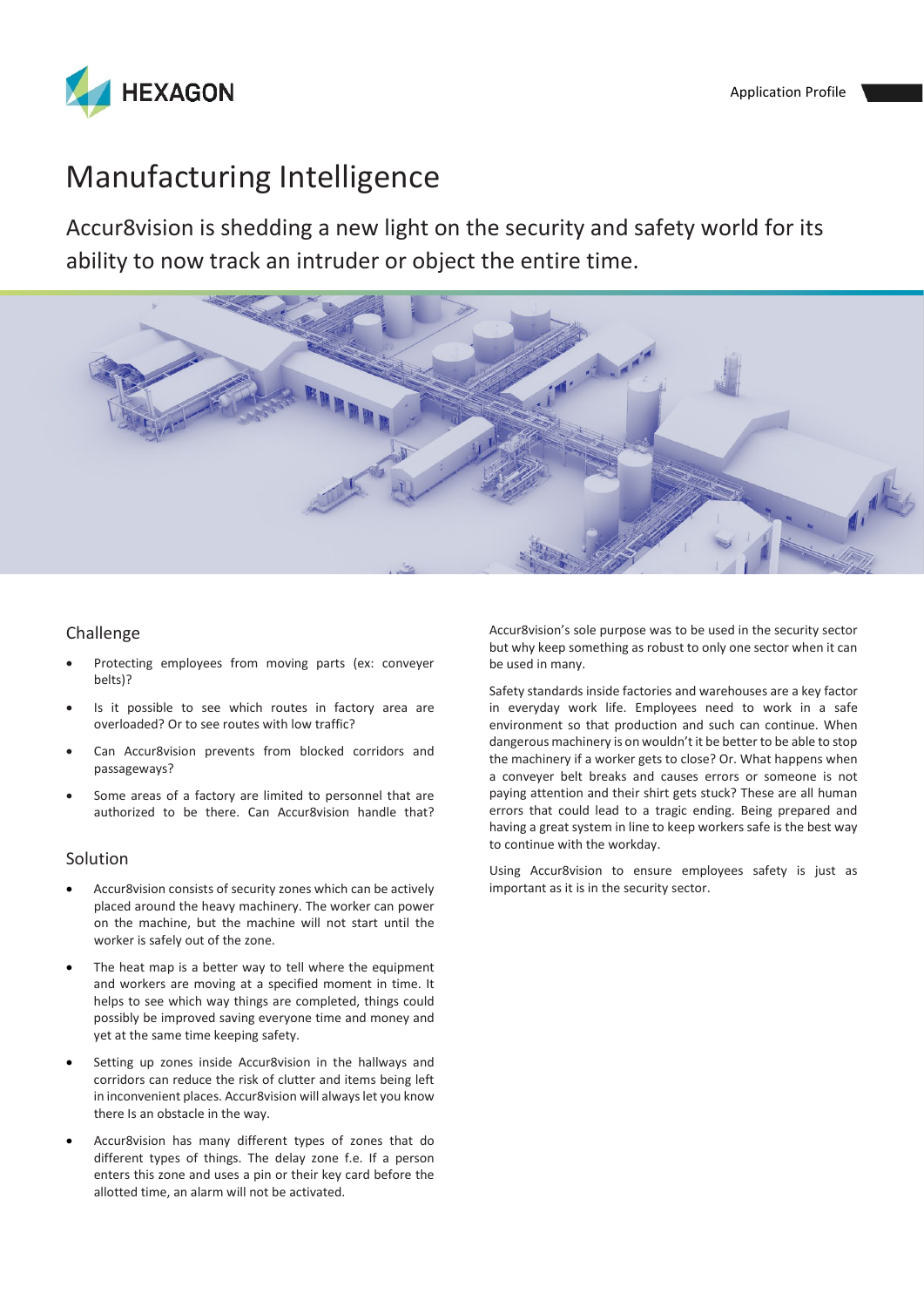## 1 | Machine Safety



Safety is a big concern for all aspects of life especially in companies where it can affect the daily workflow. Working with heavy machinery can pose a problematic situation if the machinery is not handled correctly. What if there was a way to successfully handle the heavy machinery that can eliminate any safety hazards that can be brought on by the worker or the machine. Accur8vision consists of security zones. These zones can be actively placed around the heavy machinery. The worker can power on the machine, but the machine will not start until the worker is safely out of the zone. During the operation of the machinery the zone can be activated. If this zone is breached in anyway and alarm can be activated, and the machinery can automatically switch off. All machinery in the factory can have its own zone. There is no limit to how many zones Accur8vision can handle. This way the worker will always remain at a safe distance from the machine and injuries will be at an all-time low. This is only one example. There are many different things that Accur8vision can do. For example, even safety regarding line work with conveyer belts could be a way that Accur8vision can be used.

### 2 | Heat Maps and Passage Direction



Logistics are another operational way that Accur8vision can be of use. Due to the trajectory measures inside Accur8vision it is possible to recognize in which direction the operator or goods are moving and respond to it. This information is stored in an SQL database, which can be accessible to other systems. Along with the trajectories, Accur8vision is also equipped with a heat map. This provides data based on the moving lidar points. The heat map is a better way to tell where the equipment and workers are moving at a specified moment in time. This can help companies in seeing which way things are completed and which way things could possibly be improved saving everyone time and money and yet at the same time keeping safety and production regulations.

## 3 | Blocked Corridors



In factories, it is very important to have all corridors empty and free of clutter. This can potentially be a safety hazard in case of fires or catastrophes on the factory floor. Setting up zones inside Accur8vision in the hallways and corridors can reduce the risk of clutter and items being left in inconvenient places. A snapshot is first taken which will remember a type of picture of the area. Anything that is added to that area after the snapshot, if the zone is armed, an alarm will be activated if it's been there for a certain amount of time. This will let the operator know that this area is blocked and needs to be cleared. This is another preventive measure that Accur8vision can be used for.